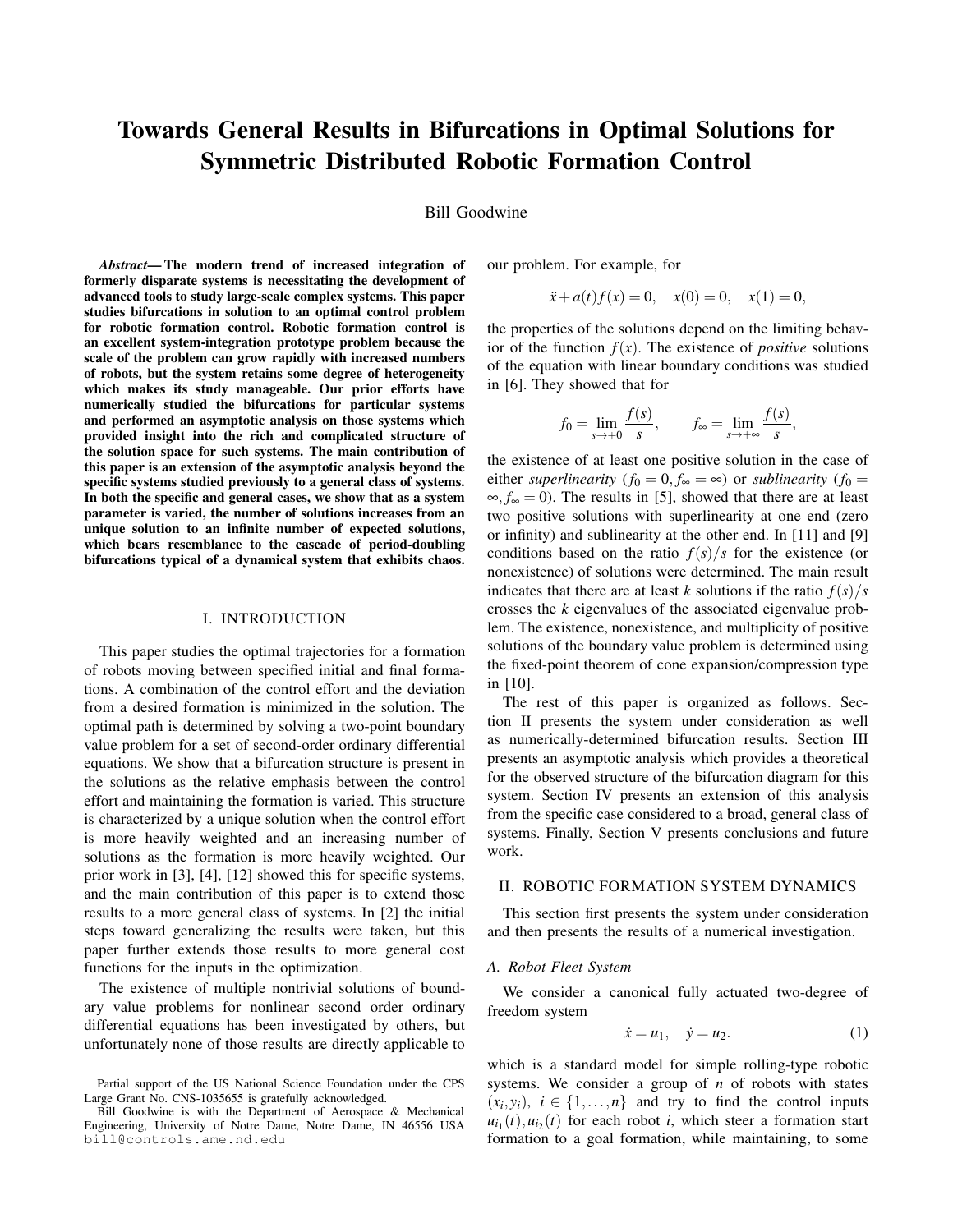degree, the formation throughout the execution of the motion. This is achieved by minimizing the functional

$$
J = \int_0^{t_f} \sum_{i=1}^n \left( (u_{i_1})^2 + (u_{i_2})^2 \right) + k \sum_{i=1}^{n-1} \left( d_i - \overline{d} \right)^2 dt
$$
  
minimize control effort  
maintain formation

subject to the dynamic constraints in Equation 1, where *n* is the number of robots,  $d_i = \sqrt{(x_i - x_{i+1})^2 + (y_i - y_{i+1})^2}$  is the distance between the *i*th and  $(i + 1)$ th robots,  $\overline{d}$  is the desired distance between two adjacent robots, and *k* is a weighting factor. When *k* is small the control effort is more important and when it is large maintaining the formation is more important.

Standard methods such as calculus of variations or Pontryagin's maximum principle give  $u_{i_1} = p_{i_1}/2$ ,  $u_{i_2} = p_{i_2}/2$ , and equations of motion $<sup>1</sup>$ </sup>

$$
\begin{aligned}\n\dot{x}_i &= \frac{1}{2} p_{i_1} \\
\dot{y}_i &= \frac{1}{2} p_{i_2} \\
\dot{p}_{i_1} &= \frac{2k(x_i - x_{i-1}) (d_{i-1} - \overline{d})}{d_{i-1}} + \frac{2k(x_i - x_{i+1}) (d_i - \overline{d})}{d_i} \\
\dot{p}_{i_2} &= \frac{2k(y_i - y_{i-1}) (d_{i-1} - \overline{d})}{d_{i-1}} + \frac{2k(y_i - y_{i+1}) (d_i - \overline{d})}{d_i}.\n\end{aligned}
$$
\n(2)

For space limitations we focus on the specific boundary conditions

$$
x_i(0) = c + (i - 1)d, \quad y_i(0) = 0
$$
  
\n
$$
x_i(1) = 0, \qquad y_i(1) = c + (i - 1)\overline{d}, \qquad (3)
$$

where *c* is a constant. Hence the initial formation has the robots evenly spaced along the *x*-axis and the final formation has the robots evenly spaced along the *y*-axis as is illustrated in any of the following simulation illustrations.

*Remark 1:* Observe that straight-line trajectories connecting the initial and final formation locations of each robot will not maintain the desired distance between the robots. Therefore, solutions that minimizes the control effort, which are straight lines, will not maintain the desired formation. Hence relative weighting of the two terms in the cost function will be important and affect the solution, and, as the rest of this paper shows, is a means to characterize the nature and number of solutions to this problem.

## *B. Simulation Results*

Some of our prior publications have presented extensive numerical investigations using various numerical solution methods for the boundary value problem<sup>2</sup> for this and other systems for various numbers of robots in the group [3], [4], [12]. Here we present the bifurcation results and the following sections provide a theoretical explanation for the



Fig. 1. Eleven solutions for a seven-robot system with  $k = 23$ .



Fig. 2. Bifurcation diagram for robot number one in a seven-robot system.

results and extends that justification to a very broad class of systems.

Because the problem in Equations 2 and 3 is a nonlinear two-point boundary value problem, unique solutions do not necessarily exist. In fact, many solutions may exist, depending on the value of *k*, the parameter that is the relative importance of maintaining the formation *versus* the control effort. For example, for seven robots and  $k = 23$  there are at least 11 different solutions, which are all illustrated in Figure 1.

To illustrate the geometric structure of the relationship among the solutions, we compare each solution to the  $k = 0$ case. When  $k = 0$  the solutions are straight lines that connect the starting and ending points. The solutions are straight because  $k = 0$  corresponds to only considering the control effort and not the formation, and hence the robot will go in the shortest possible path connecting the starting and ending locations. While it is not necessarily a perfect measure, if we measure the distance above or below the  $k = 0$  solution at one-quarter of the time between the start and end, and plot that measure for various *k* values, we can illustrate some of the geometry of the solution space. Figures 2 through 8 illustrate that for a seven-robot system. The *d* value is the of the solution from the  $k = 0$  solution. Positive values of *d* are solutions above and negative values are below.

*Remark 2:* The main feature to note from these bifurca-

<sup>&</sup>lt;sup>1</sup>Note: because they are the robots at the two ends, the last two equations in Equation 2 only have the second term when  $i = 1$  and they only have the first term when  $i = n$ . This is because there is no 0 robot or  $n + 1$  robot.

<sup>&</sup>lt;sup>2</sup>Specifically we have used the shooting method as well as finite difference methods.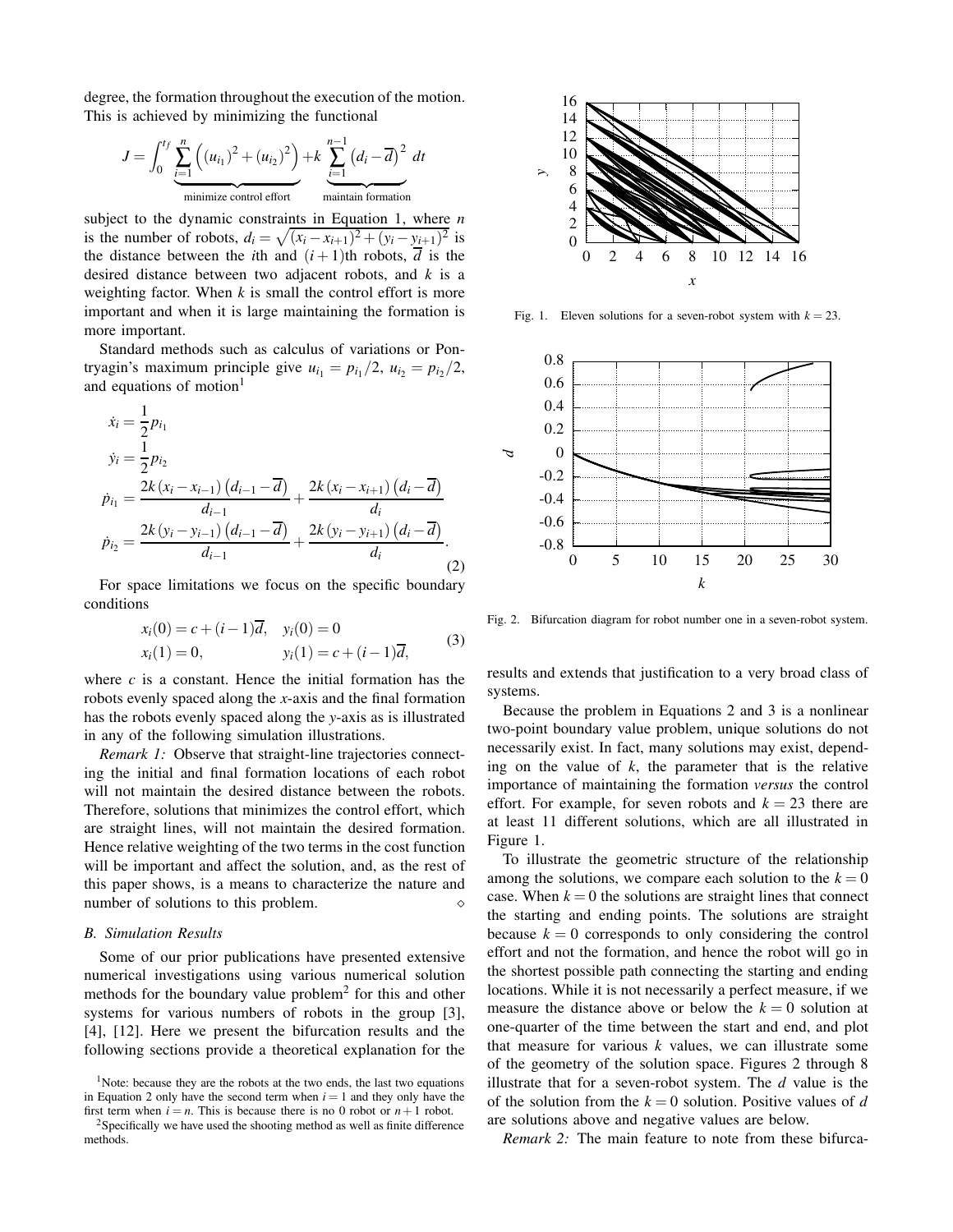

Fig. 3. Bifurcation diagram for robot number two in a seven-robot system.



Fig. 6. Bifurcation diagram for robot number five in a seven-robot system.



Fig. 4. Bifurcation diagram for robot number three in a seven-robot system.



Fig. 7. Bifurcation diagram for robot number six in a seven-robot system.



Fig. 5. Bifurcation diagram for robot number four in a seven-robot system.



Fig. 8. Bifurcation diagram for robot number seven in a seven-robot system.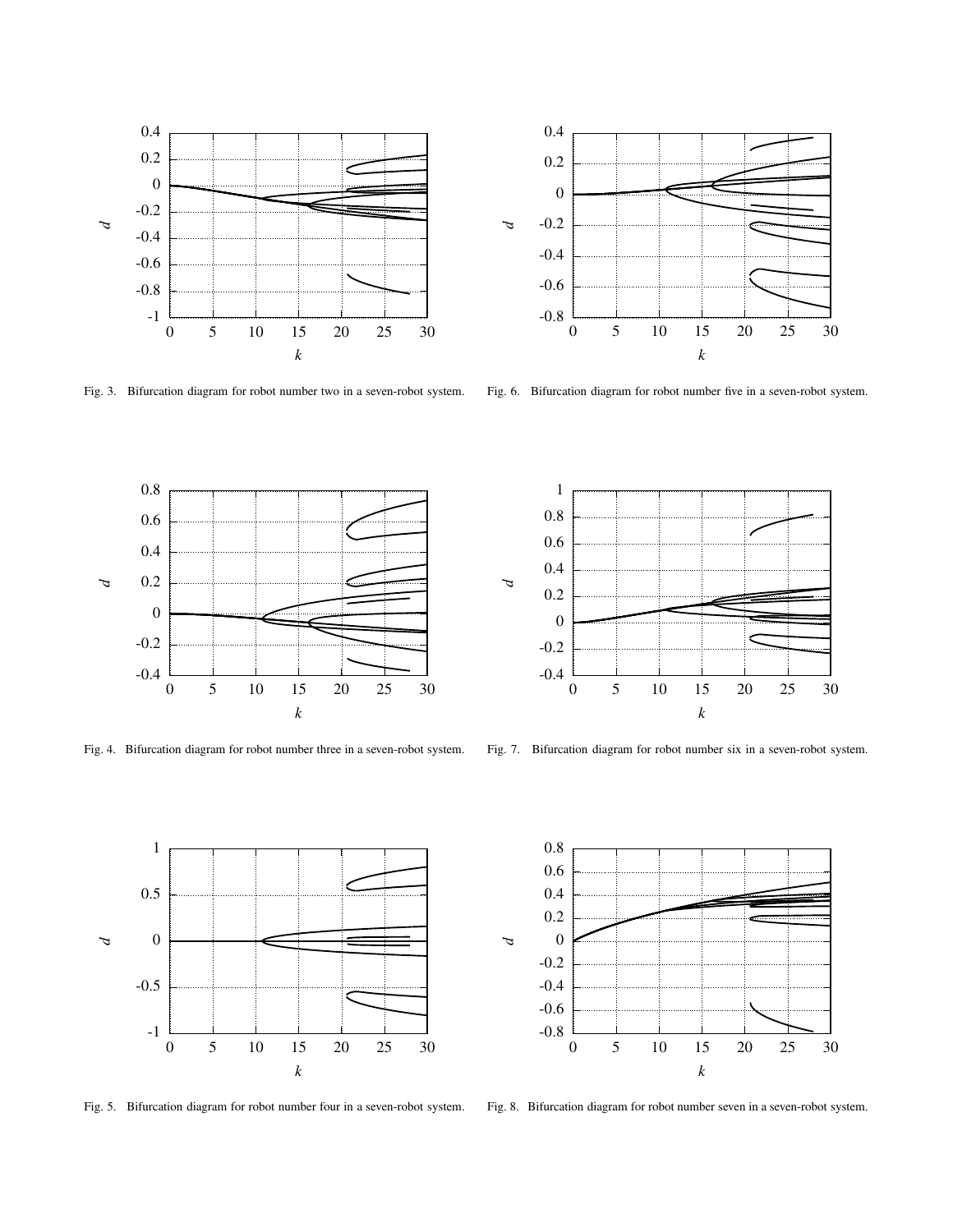tion diagrams is the increasing number of solutions as *k* is increased. For a small *k* value, there is only one solution, and as *k* is increased, the number of solutions increases. This is similar to period-doubling bifurcations in scalar dynamical system transitioning to chaos. However, in the present case it is fundamentally very different because we are solving *boundary value problems* is contrast to ordinary differential equations.  $\Diamond$ 

The remainder of this paper shows that as *k* is increased, an increasing number of solutions is expected. This has important ramifications for large scale robotic control because a proliferation of locally optimal solutions will make it difficult to apply optimization methods to integrated systems of many interacting robots.

# III. ASYMPTOTIC ANALYSIS

Because the governing equations are nonlinear, global results are difficult to obtain and the bifurcation diagrams we present here and in the other references were all obtained via extensive numerical searches. Such a method does not preclude the existence of solutions we did not find.

This section presents a theoretical analysis that validates the qualitative dependence of the number of solutions on the bifurcation parameter. An asymptotic expansion is used to investigate the cases of very small *k* and very large *k*, with the focus of the analysis on the number of solutions. This analysis is consistent with the existence of a unique solution for small values of *k* and many solutions for very large *k*, which is the pattern indicated in the numerical results.

#### *A. Emphasis on Control Effort: Small k*

We use standard perturbation methods [7], [8] to determine a series expansion for solutions to Equations 2 for *k* ≪ 1. Let

$$
x_i = x_{i,0} + kx_{i,1} + k^2x_{i,2} + k^3x_{i,3} + \dots + k^jx_{i,j} + \dots,
$$
  
\n
$$
y_i = y_{i,0} + ky_{i,1} + k^2y_{i,2} + k^3y_{i,3} + \dots + k^jy_{i,j} + \dots,
$$
  
\n
$$
p_{i_1} = p_{i_1,0} + kp_{i_1,1} + k^2p_{i_1,2} + k^3p_{i_1,3} + \dots + k_jp_{i_1,j} + \dots,
$$
  
\n
$$
p_{i_2} = p_{i_2,0} + kp_{i_2,1} + k^2p_{i_2,2} + k^3p_{i_2,3} + \dots + kp_{i_2,j} + \dots,
$$

and substitute into Equation 2, which results in a set of *linear* differential equations for each power of *k*. Space limitations prevent inclusion here, but the nature and structure of the asymptotic expansion for all orders of this system appears in [1].

The equation corresponding to  $k^0$  terms gives the set of linear equations for the *i*th robot as

$$
\dot{x}_{i,0} = \frac{1}{2} p_{i_1,0},
$$
  
\n
$$
\dot{y}_{i,0} = \frac{1}{2} p_{i_2,0},
$$
  
\n
$$
\dot{p}_{i_1,0} = 0,
$$
  
\n
$$
\dot{p}_{i_2,0} = 0,
$$

with boundary conditions

$$
x_{i,0}(0) = x_{1,0}(0) + (i - 1)\overline{d}
$$
  
\n
$$
y_{i,0}(0) = 0
$$
  
\n
$$
x_{i,0}(1) = 0
$$
  
\n
$$
y_{i,0}(1) = y_{1,0}(1) + (i - 1)\overline{d}.
$$

These can be solved by direct integration with solutions

$$
x_{i,0} = -x_{i,0}(0)t + x_{i,0}(0),
$$
  
\n
$$
y_{i,0} = y_{i,0}(1)t,
$$
  
\n
$$
p_{i_1,0} = -2x_{i,0}(0),
$$
  
\n
$$
p_{i_2,0} = 2y_{i,0}(1).
$$

*Remark 3:* These are straight line, constant velocity solutions, which is expected because the 0th order equation will not contain *k*. Because *k* multiplies the formation term, this corresponds to only considering the control effort and giving no weight at all to the formation. Furthermore, the solutions are *unique*, validating the qualitative nature of the bifurcation diagrams presented above.  $\Diamond$ 

The  $k<sup>1</sup>$ <sup>th</sup> order equations are of the form

$$
\dot{x}_{i,1} = \frac{p_{i_1,1}}{2}
$$
\n
$$
\dot{y}_{i,1} = \frac{p_{i_2,1}}{2}
$$
\n
$$
\dot{p}_{i_1,1} = 2\left(\frac{(x_{i,0} - x_{i-1,0}) (d_{i-1,0} - \overline{d})}{d_{i-1,0}} + \frac{(x_{i,0} - x_{i+1,0}) (d_{i,0} - \overline{d})}{d_{i,0}}\right)
$$
\n
$$
\dot{p}_{i_2,1} = 2\left(\frac{(y_{i,0} - y_{i-1,0}) (d_{i-1,0} - \overline{d})}{d_{i-1,0}} + \frac{(y_{i,0} - y_{i+1,0}) (d_{i,0} - \overline{d})}{d_{i,0}}\right),
$$
\n(4)

where  $d_{i,0}$  is the distance term as a function of the zerothorder solutions.

The equations corresponding to higher orders of *k* are obtained similarly, but naturally grow in complexity and are omitted due to space limitations. As is typical for an asymptotic analysis, the differential equations for *k* <sup>1</sup> depend only on  $x_{i,1}, y_{i,1}, p_{i,1}$  and  $p_{i,1}$  as well as the lower order solutions, *but not the higher-order solutions*. Thus, the zeroth-order solutions appear as nonhomogenous terms in the first-order equations, and recursively so for the higher-order equations.

The solutions to the  $k<sup>1</sup>$  order equations are also unique. This is because the first-order costate equations only depend on the lower-order solutions they may be solved by direct integration. Once the first-order costates are determined,  $x_{i,1}$  and  $y_{i,1}$  may be obtained by direct integration and the four boundary conditions will can be satisfied by the four constants of integration. Because the 0th-order solutions are continuous and bounded, a unique solution for each integral exits.

Therefore, this is consistent with the solution in the neighborhood of the straight-line  $k = 0$  zeroth-order solution being unique, which is furthermore consistent with the physical interpretation that when the formation weighting is zero, the only optimal solution is the one that minimizes the path length, which is a straight line.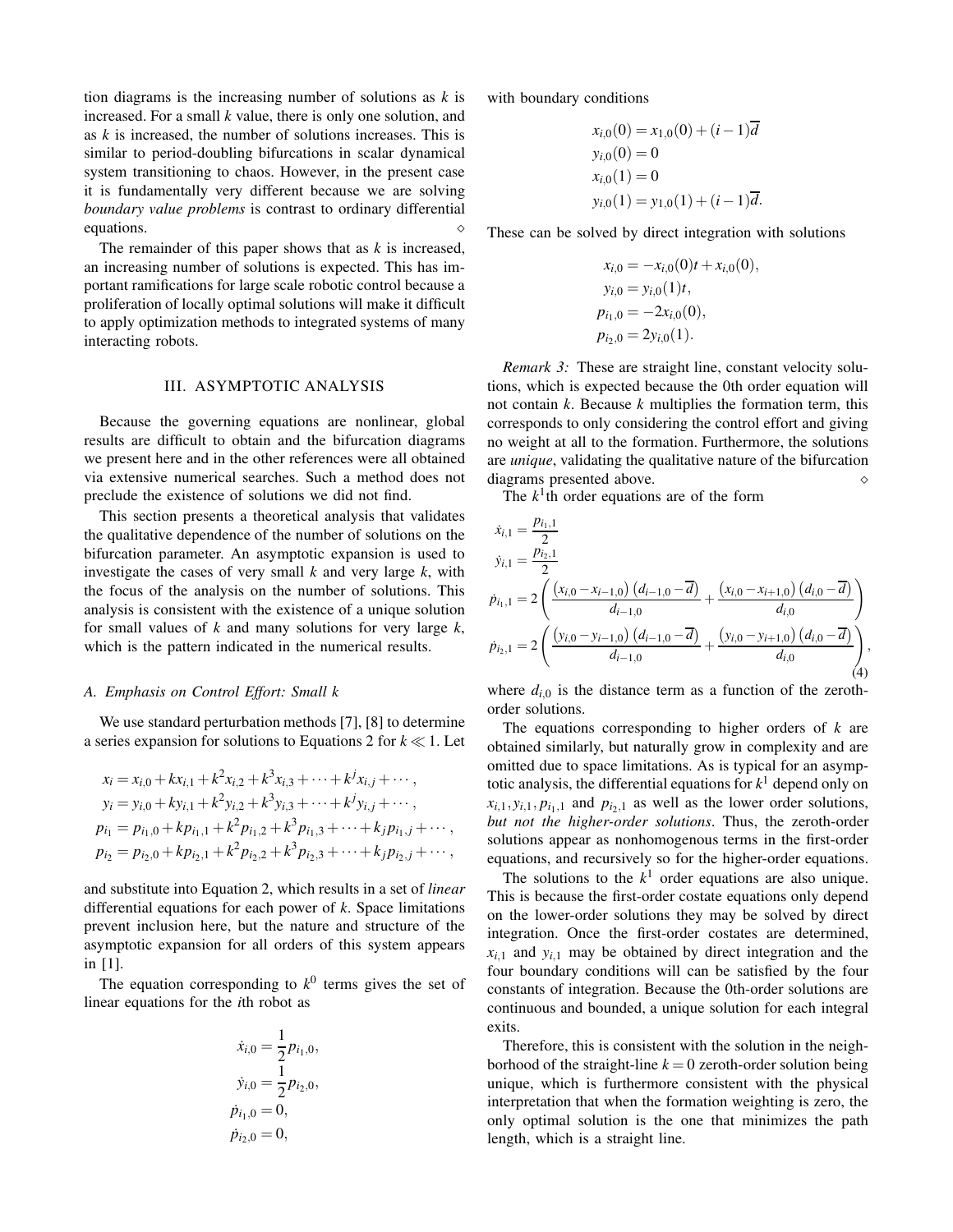Because the zeroth-order solutions are straight lines, only the first and *n*th equations will have non-zero solutions for the first-order equations because straight lines are such that effect of its neighbors on the *i*th robot cancel. This can be seen in Equation 4 because the right-hand side of the costate equations depend only on the 0th-order solutions. Thus the costate equations will have constant solutions and because the end robots do not have a neighbor on each side, they are the only robots that will have a first-order effect from *k*.

Space limitations prevent including the higher-order equations (an interested reader is referred to [1]), but the second from the end robots have a zero first-order solution and nonzero second-order solution, *etc*. Hence, the deviation from the straight-line solution is of increasingly higher order in *k* toward the middle of the formation. This is consistent with an intuitive idea that robots near the outside of the formation have greater flexibility in their path to move away from the straight line, and, in contrast, robots in the middle are "squeezed" by the formation.

#### *B. Emphasis on Maintaining Formation: Large k*

When *k* is very large, maintaining the distance between the robots is weighted more heavily in the cost function than the control effort and  $\varepsilon = 1/k$  is used as the expansion parameter. As before, let

$$
x_i = x_{i,0} + \varepsilon x_{i,1} + \varepsilon^2 x_{i,2} + \varepsilon^3 x_{i,3} + \dots + \varepsilon^j x_{i,j} + \dots,
$$
  
\n
$$
y_i = y_{i,0} + \varepsilon y_{i,1} + \varepsilon^2 y_{i,2} + \varepsilon^3 y_{i,3} + \dots + \varepsilon^j y_{i,j} + \dots,
$$
  
\n
$$
p_{i_1} = p_{i_1,0} + \varepsilon p_{i_1,1} + \varepsilon^2 p_{i_1,2} + \varepsilon^3 p_{i_1,3} + \dots + \varepsilon_j p_{i_1,j} + \dots,
$$
  
\n
$$
p_{i_2} = p_{i_2,0} + \varepsilon p_{i_2,1} + \varepsilon^2 p_{i_2,2} + \varepsilon^3 p_{i_2,3} + \dots + \varepsilon_j p_{i_2,j} + \dots,
$$

and the resulting equations corresponding to  $\varepsilon^0$  are

$$
\dot{x}_{i,0} = \frac{1}{2} p_{i_1,0}
$$
\n
$$
\dot{y}_{i,0} = \frac{1}{2} p_{i_2,0}
$$
\n
$$
0 = \frac{2k (x_{i,0} - x_{i-1,0}) (d_{i-1,0} - \overline{d})}{d_{i-1,0}} + \frac{2k (x_{i,0} - x_{i+1,0}) (d_{i,0} - \overline{d})}{d_{i,0}}
$$
\n
$$
0 = \frac{2k (y_{i,0} - y_{i-1,0}) (d_{i-1,0} - \overline{d})}{d_{i-1,0}} + \frac{2k (y_{i,0} - y_{i+1,0}) (d_{i,0} - \overline{d})}{d_{i0}}.
$$

The last two equations are equivalent to

$$
(x_{i,0} - x_{i-1,0})^2 + (y_{i,0} - y_{i-1,0})^2 = \overline{d}^2, \tag{5}
$$

so that the limit for large *k* requires that the distance constraint be exactly maintained.

Since the third and fourth equations are algebraic, then the costates, *p* are unconstrained and therefore any path that maintains the desired distance between the robots and satisfies the boundary conditions is a solution to these equations. This makes intuitive sense because in the limit as  $k \rightarrow \infty$ , the control effort becomes negligible relative to the formation constraint. Therefore, as *k* becomes very large, the asymptotic analysis indicates that there is an *infinite* number of solutions. As long as the separation distance is maintained and the boundary conditions are satisfied, any path is optimal.

*Remark 4:* This analysis validates the right-hand extremes of the bifurcation diagrams illustrated in Figures 2 through 8 where an increasing number of possible solutions are obtained as *k* is increased. ⋄

## IV. EXTENSION OF RESULTS TO THE GENERAL CASE

Up to this point, the results in this section are for the specific example in this paper. The same qualitative nature of the number of solutions (a unique solution for small *k* and an increasing number of solutions as *k* is increased), has been observed in other systems as well [4], [12], which naturally leads to inquire as to whether this is a generic feature in such problems.

The main contribution of this paper is to show that this general feature will be present in a very broad class of problems. To do this, consider a much more general cost functional, which will naturally lead to a more general class of differential equations governing the dynamics of the system. It makes compelling engineering sense to minimize the control effort, so we generalize the formation function component of the functional.

Specifically, let

$$
J = \int_0^{t_f} g(u_{1_1}, u_{1_2}, \dots, u_{n_1}, u_{n_2})
$$
  
+  $k f(x_1, x_2, \dots, x_n, y_1, y_2, \dots, y_n) dt$ 

where the function,  $f$ , is a differentiable function of the relative configuration of the robots that is minimized when the robots are in the desired formation. Calculus of variations yields  $p_{i_1} = \partial g / \partial u_{i_1}$  and  $p_{i_2} = \partial g / \partial u_{i_2}$  and

$$
\dot{x}_i = \left(\frac{\partial g}{\partial u_{i_1}}\right)^{-1} (p_{i_1})
$$
\n
$$
\dot{y}_i = \left(\frac{\partial g}{\partial u_{i_2}}\right)^{-1} (p_{i_2})
$$
\n
$$
\dot{p}_{i_1} = 2k \frac{\partial f}{\partial x_i}
$$
\n
$$
\dot{p}_{i_2} = 2k \frac{\partial f}{\partial y_i}.
$$

Following the same asymptotic analysis as above, it is clear that for  $k \ll 1$ , we have

$$
\dot{x}_i = \left(\frac{\partial g}{\partial u_{i_1}}\right)^{-1} (p_{i_1})
$$
\n
$$
\dot{y}_i = \left(\frac{\partial g}{\partial u_{i_2}}\right)^{-1} (p_{i_2})
$$
\n
$$
\dot{p}_{i_1} = 0
$$
\n
$$
\dot{p}_{i_2} = 0
$$

which will be satisfied if  $p_{i_1} = \partial g / \partial u_{i_1}$  and  $p_{i_2} = \partial g / \partial u_{i_2}$ satisfy the inverse function theorem and there exist constant costate values such that the boundary conditions are satisfied. This will usually be true in common engineering scenarios with sufficient regularity on the function *g*, for example